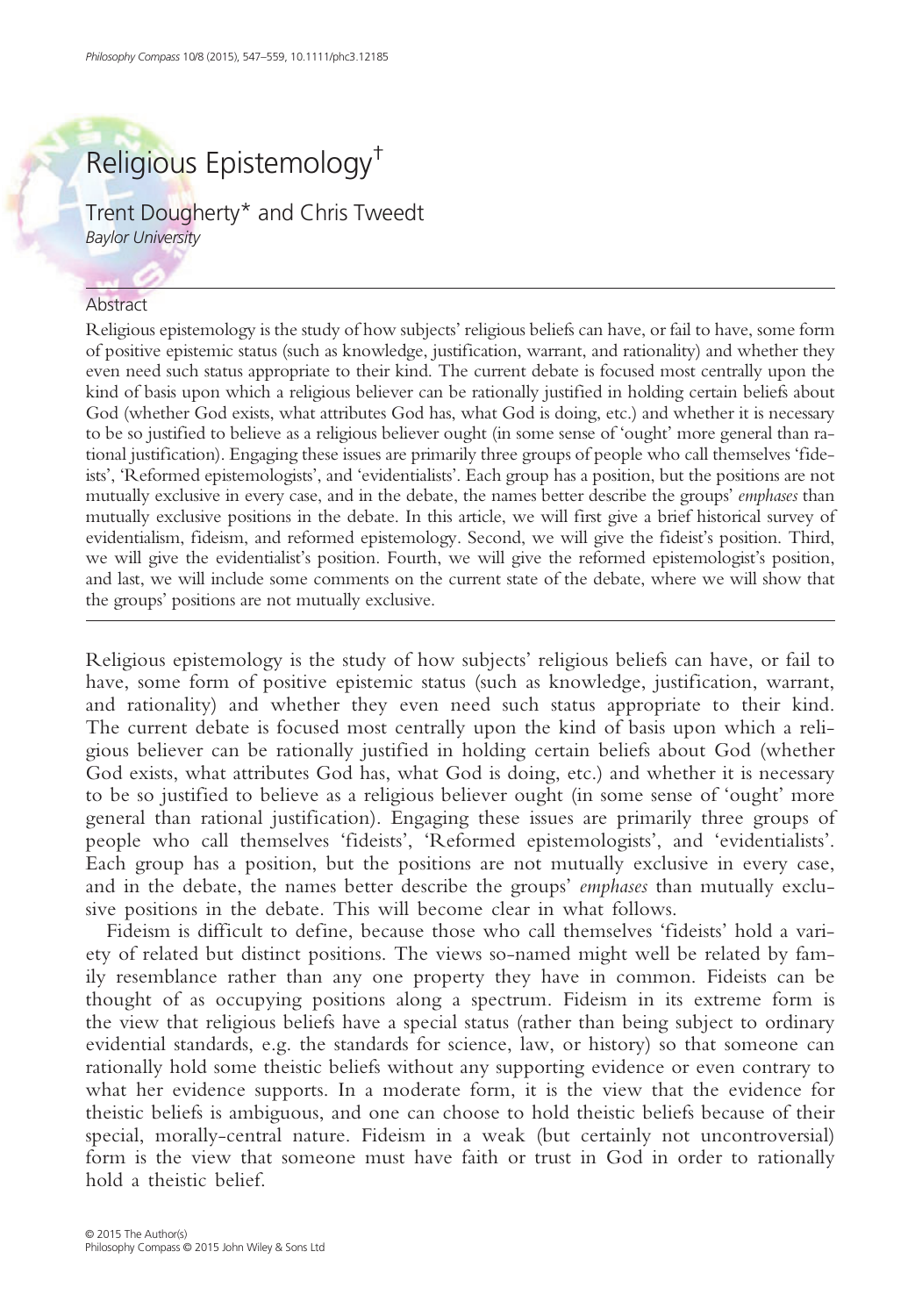Reformed epistemologists hold that someone can rationally hold some theistic beliefs (including the belief that God exists) without any argument or inference. That is, some theistic beliefs are properly basic or immediately justified in some way.

Evidentialists hold that for any theistic belief someone justifiedly holds, she holds that belief on the basis of adequately supporting evidence she has. We'll call this position 'epistemic evidentialism', because sometimes 'evidentialism', especially as the target of Reformed epistemologists' arguments, is used to refer to the conjunction of epistemic evidentialism – the view that justified belief requires evidence – and additional positions, namely that (1) evidence consists entirely of a certain kind of foundational propositions and (2) theistic beliefs (e.g. that God exists) are not among those foundations. We'll call the conjunction of these positions 'Hyperevidentialism', and we'll say more about this below.

The first section will contain a brief historical survey of (epistemic) evidentialism, fideism, and Reformed epistemology. The second section will give the fideist's position. The third section will give the evidentialist's position. The fourth section will give the Reformed epistemologist's position, and the final section will include some comments on the current state of the debate.

# 1. A Brief History of Faith and Reason

Medieval theologians such as Boethius,<sup>1</sup> Augustine,<sup>2</sup> Anselm,<sup>3</sup> Aquinas,<sup>4</sup> and others all held that arguments can be given for theism and that these arguments do make it rational for someone to believe on the basis of these arguments. (According to Aquinas, we can believe theism without theistic proofs, but if we believe on the basis of proofs, we turn our belief into knowledge, which is a better epistemic condition to be in.)<sup>5</sup> Descartes, Leibniz, Locke, and Berkeley all offered arguments for God's existence.<sup>6</sup> By offering these arguments and devoting considerable time to them, they seem to indicate, sometimes in more explicit statements, that in ordinary circumstances at least a believer ought to base her belief on these arguments and that there is something intellectually amiss with those who do not. During the Enlightenment, precipitated in part by Locke's philosophy, the thought seems to have been held by many that the only rational way to believe that God exists was via arguments. Locke held that we ought to proportion our belief according to the evidence, that evidence consists in a set of propositions that are directly seen to be true and which are indubitable or evident to the senses, and that the proposition that God exists is not in that set of propositions.7 Locke thought that God could enlighten people's minds and directly reveal truths to them, but he didn't think that it did in fact happen.<sup>8</sup> Locke's view, often called 'the enlightenment view' or something similar, *paired with* the view that arguments for God's existence is not strong enough to make the belief that God exists rational – or at least not strong enough to make it rational for someone believe with the conviction that faith requires – is what Reformed epistemologists call 'the evidentialist challenge' to religious belief. (Plantinga and Wolterstorff 1983, passim)

Immanuel Kant argued that the traditional arguments for God's existence all fail to be an adequate basis for believing theism.<sup>9</sup> Further, Kant's philosophy appears to preclude someone from believing that God exists on epistemic grounds; if we believe God exists, it should be on practical grounds.<sup>10</sup> Kierkegaard agreed that we should not base theistic belief on arguments. To Kierkegaard, true belief in God is faith, and faith is a belief that you have 'in virtue of the absurd'.<sup>11</sup> Faith is above reason. If someone acts according to faith, they act either against or outside the jurisdiction of reason. That is, Kierkegaard is a proponent of fideism. Fideism was also held later by Wittgenstein and has been developed and modified since, especially by D.Z. Phillips (1963), (1971), (1976), C. Stephen Evans (1998), and John Bishop (2007), (2013).

Reformed epistemologists also believe, in response to 'the evidentialist challenge', that it is rational for someone to believe that God exists in the absence of arguments. Alvin Plantinga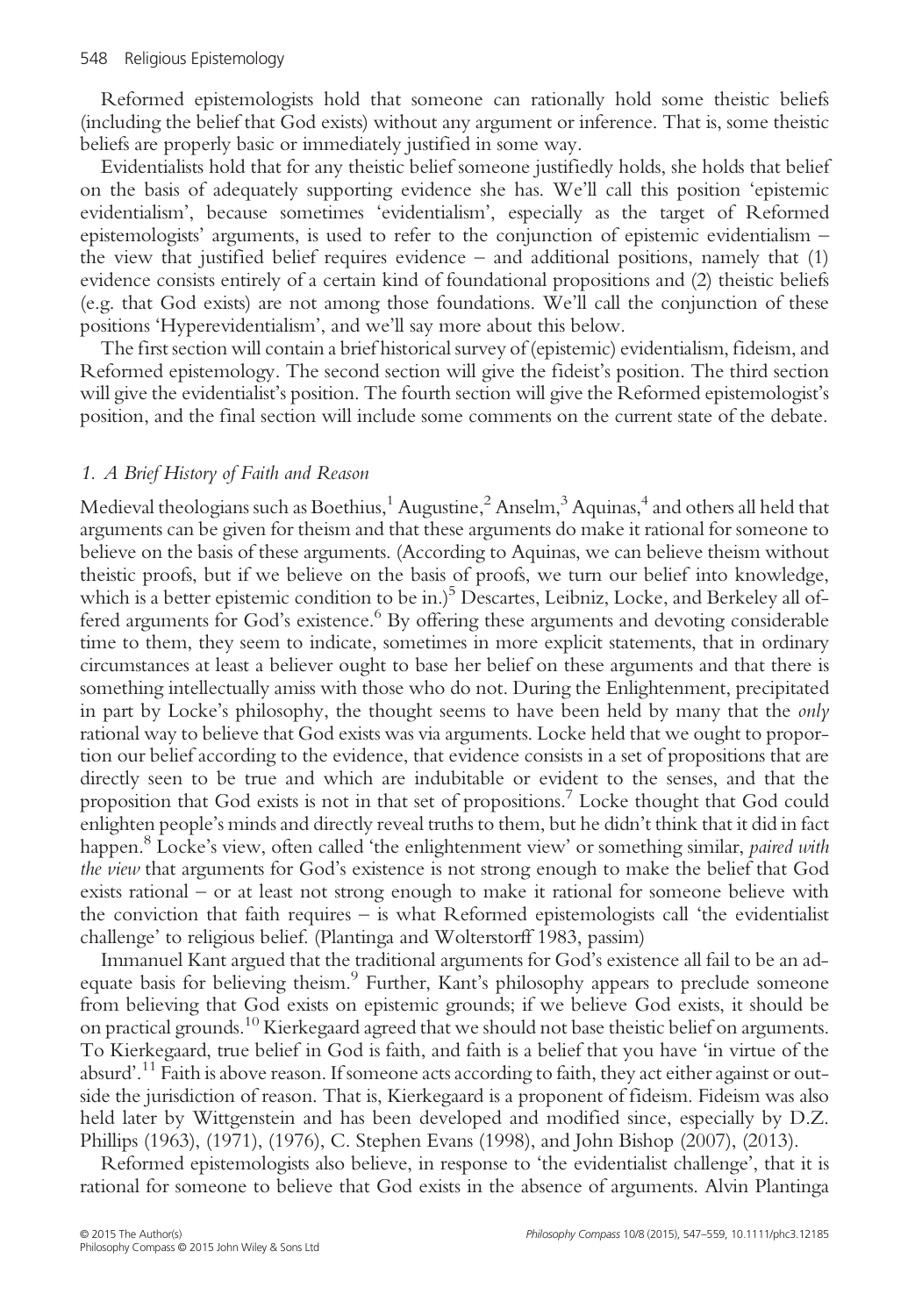and Nicholas Wolterstorff published the locus classicus of Reformed epistemology in 1983 – Faith and Rationality – and Reformed epistemology has developed over time into a mature view represented by Plantinga's Warranted Christian Belief in 2000. Today, many well-known philosophers classify themselves as Reformed epistemologists, including William Alston (1993), Michael Bergmann (2012), Kelly James Clark (1990), C. Stephen Evans (1996), (1994), (2011), George Mavrodes (1970), Alvin Plantinga (1981), (Plantinga and Wolterstorff, 1983), (2000), and Nicholas Wolterstorff (1976), (1986), (1988), (Plantinga and Wolterstorff, 1983).<sup>12</sup>

Epistemic evidentialism also has contemporary adherents among religious believers, including Richard Swinburne (2001), (2004), Stephen Wykstra (1989), William Lane Craig (2000), Trent Dougherty (2011a), (2011b), (2014a), (2014b), C. Stephen Evans (2010), 3–4, (2011), 39, and Paul Moser (2010).13 Swinburne, for example, has offered probabilistic and cumulative case arguments for the existence of God. Swinburne does acknowledge that we can justifiably believe that God exists without arguments, but he also holds that arguments for God's existence make it rational for someone to believe that God exists.<sup>14</sup> In fact, most contemporary atheistic philosophers of religion assume epistemic evidentialism. For example, see Mackie (1983), Oppy (2009), Sobel (2003), and Draper (in Dougherty and Draper 2013).

(Whether there are any contemporary adherents to *hyperevidentialism* is unclear, because there are very few epistemologists who accept both classical foundationalism and that one can't have immediately justified belief in God. McGrew (1995), Fumerton (2001), and Bonjour (2001), (2003) all defend something like classical foundationalism, but nowhere do they deny that one can have immediate justification for theistic beliefs.)

Given that the three main views in the debate aren't mutually exclusive (in fact, C. Steven Evans occurs in each category at least once), it shouldn't be surprising to find that many adherents of one side of the debate also hold to a position sufficient to put them on one of the other sides, too. Nevertheless, adherents to one side often disavow adherence to the others. This is often due to differences in emphases, which stem from many different inf luences, sometimes including historical context and, plausibly, even personality type. In the next three sections, we'll describe fideism, (epistemic) evidentialism, and Reformed epistemology, respectively, in more detail, then we'll say something about how the views interact in the last section.

## 2. Fideism

Fideism in its extreme form is the view that someone can rationally hold some theistic beliefs contrary to what her evidence supports or without any supporting evidence at all.<sup>15</sup> This view is held by Wittgenstein and D.Z Phillips. D.Z. Phillips (1963), (1971), (1976), for example, holds that religious beliefs have criteria for acceptability that other kinds of beliefs don't have.<sup>16</sup>

Bishop (2007), (2013) endorses a moderate version of fideism that he calls a 'modest Jamesian fideism', according to which it is sometimes *morally* (and perhaps 'epistemically'<sup>17</sup>) permissible for someone to take a proposition to be true even if she correctly judges that the proposition isn't adequately supported by her total evidence (2007, 165). Bishop gives the conditions on which taking a not-adequately-supported proposition to be true is morally permissible (2007, 165). One of these conditions is that the evidence for the proposition is ambiguous. Different gestalts of the same data may be available (2013, 177), and when this occurs (and the other conditions obtain), a person is morally permitted to adopt one of the gestalts and take the proposition to be true. Bishop's position is incompatible with epistemic evidentialism. According to standard epistemic evidentialism, the attitude that fits situations of evidential ambiguity is suspension of judgment or, on a more fine-grained model, a credence of approximately.5.<sup>18</sup> So, although it is unclear whether Bishop takes himself to be opposing epistemic evidentialism, his position appears incompatible with standard epistemic evidentialism.<sup>19</sup>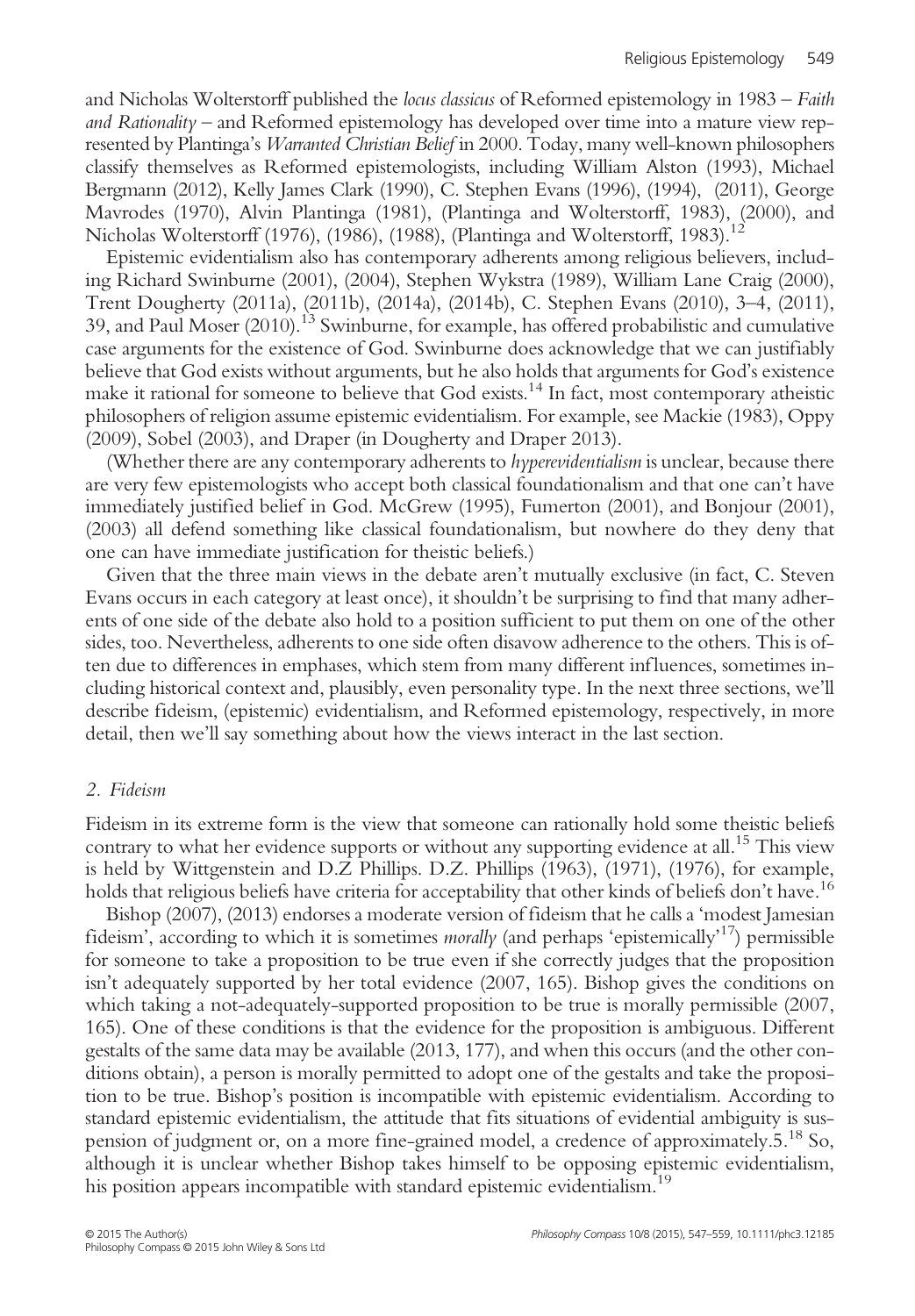C. Stephen Evans (1998) endorses a weak version of fideism, a view he calls 'responsible fideism'. According to that view, human reasoning processes have the tendency to err in certain ways as a result of sin, and this error can be ameliorated only by faith. Someone who has faith may appropriately hold a belief that appears to be unreasonable by those who don't have faith, but that is to be expected, and the person who has faith is, in fact, reasonable.

Both Evans'and Bishop's views differ from the extreme form in the first paragraph of this section. That is, they are compatible with the denial of the view that someone can rationally hold some theistic beliefs contrary to what her evidence supports or without any supporting evidence at all. Further, Evans' view is compatible with the denial of Bishop's view. Bishop's view, as we've shown, is incompatible with standard epistemic evidentialism, but it may be that some Reformed epistemologists and epistemic evidentialists find themselves having the same commitments as fideists (like Evans) who hold to the weak form of fideism. We'll discuss the interaction between fideism, evidentialism, and Reformed epistemology in the last section. In the next section, we'll describe evidentialism.

## 3. Evidentialism

Epistemic evidentialism is the view that a subject is justified in believing a proposition at a time only if it is adequately supported by evidence.<sup>20</sup> Applied to beliefs about God, someone is justified in believing something about God only if her evidence supports what she believes. No one is justified in believing something about God without enough evidence to support that belief.

Theistic evidentialists often offer arguments for God's existence and for their beliefs about his attributes. Theistic proofs include cosmological, moral, ontological, teleological, and other kinds of arguments for God's existence. Most often today, these arguments are offered as parts of a cumulative case for theism. The accumulation of many independently plausible arguments for the same proposition gives that proposition a higher probability than any one of the arguments on its own. Theistic evidentialists also find it important to reply to arguments against the existence of God, primarily arguments from the magnitude, duration, and distribution of suffering in the world and arguments from divine hiddenness.<sup>21</sup>

## 4. Reformed Epistemology

Reformed epistemologists argue that someone can justifiedly<sup>22</sup> believe that God exists (and hold some other theistic beliefs) without any arguments or inferences.<sup>23</sup> Some theistic beliefs are immediate or properly basic; that is, they are appropriately held but not on the basis of other propositions. Beliefs that God exists (and others) are much like perceptual or memorial beliefs. According to William Alston (1993), for example, beliefs about God are justified on the basis of perceptions we have of God. According to Alvin Plantinga (2000), when religious belief is produced by God in a religious believer in the right kind of way, the result is faith, which is an immediately justified (even more, a warranted) religious belief. Some Reformed epistemologists believe we have a special faculty, called the sensus divinitatis, by which we perceive or otherwise obtain immediately justified beliefs about God. Nevertheless, most Reformed epistemologists also find it important to reply to arguments against the existence of God, primarily arguments from the magnitude, duration, and distribution of suffering in the world and arguments from divine hiddenness. We'll give Plantinga's and Alston's views in a little more detail.

Specifically for Plantinga (2000), many religious beliefs are properly basic; that is, they are proper and basic. A belief is basic for a subject just in case the subject holds the belief but not on the basis of other beliefs she holds. A belief is proper just in case the belief is justified, rational, and warranted. A belief is justified just in case the subject isn't violating any intellectual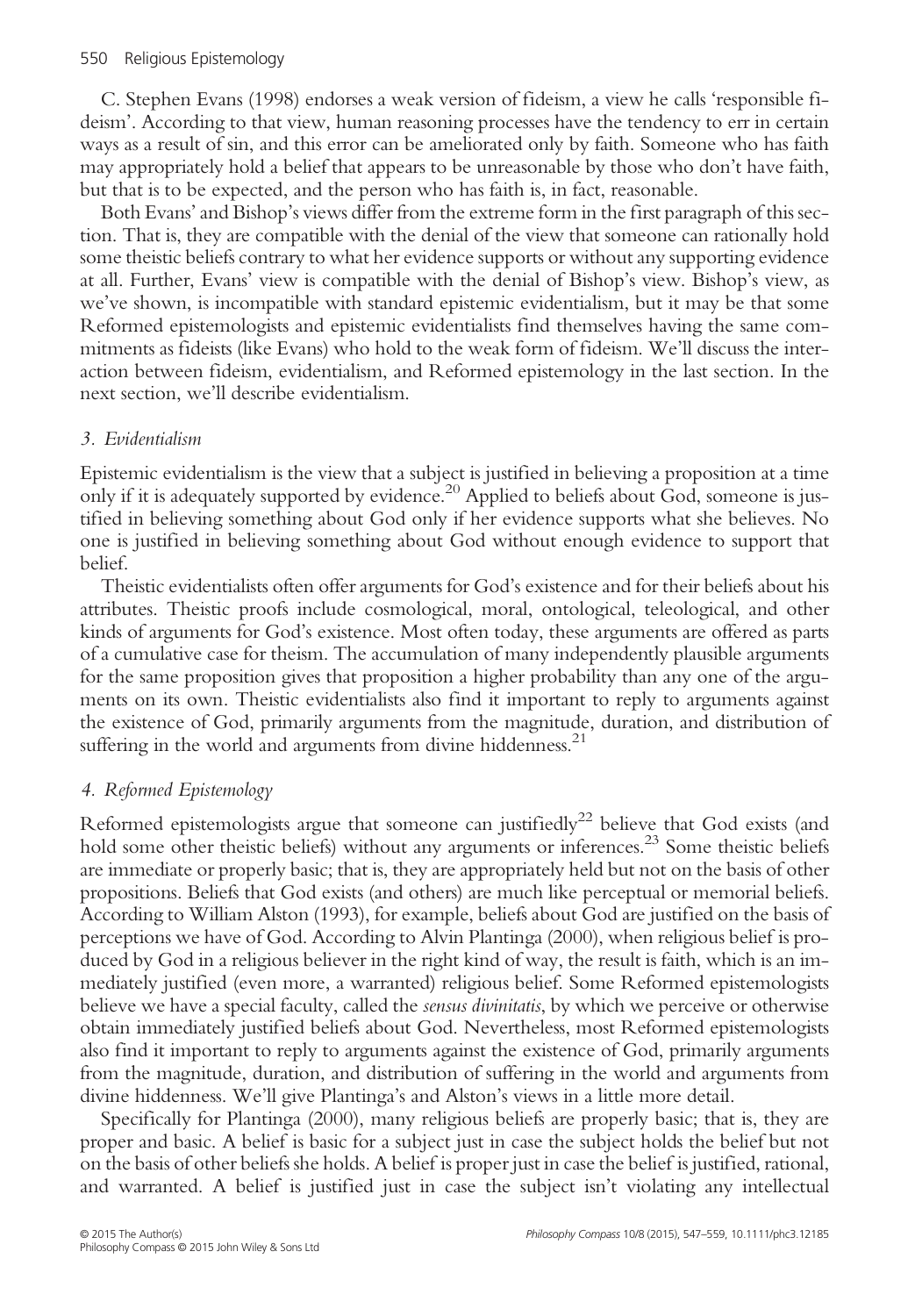obligations by so believing. A belief is rational just in case the subject's cognitive system is functioning properly and she has done her best with respect to forming the belief. A belief is warranted just in case the subject's belief is produced by a belief-forming process that is (1) functioning properly, (2) in an appropriate epistemic environment, (3) designed to aim at truth, and (4) successfully aimed at truth. According to Plantinga, if Christianity is true, fundamental beliefs about Christianity, including theistic beliefs, meet these criteria and so are properly basic.

Specifically for Alston (1993), many people do perceive God (where perceiving something doesn't require that the thing perceived exists<sup>24</sup>), and on the basis of their perception of God, people do form justified beliefs about God. Alston argues for this claim by first giving reports from people who have claimed to have perceived God. These perceptions are similar to paradigm perceptual experiences: awareness of the object, the object being presented to them, etc. Alston then argues that even though perception of God doesn't occur via the normal senses, there may be a different faculty responsible for delivering perceptions of God. We can't justify beliefs based on normal sense perception without arguing in a circle, so we need to start with our normally-accepted belief-producing practices based on the perceptions we have. The relevant beliefs about God that people who have perceived God have are justified on the basis of their normal practices of forming beliefs based on perceptions, as long as we don't have sufficient reasons for taking perceptions of God to be unreliable. But as with normal perceptions, we don't have a good reason to take perceptions of God to be unreliable. Even if there are contradictory reports about perceptions of God, each person who perceives God at least has a sufficient internal reason to engage in belief-forming practices using her perception(s) of God.

Reformed epistemology is motivated in at least three ways. First, Reformed epistemology is partially motivated by a particular interpretation of Christian Scriptures.<sup>25</sup> According to this interpretation, humans are cognitively defective due to sin. Cognitively defective humans aren't helped by believing the premises of a theistic argument. It would take a special act of God to get humans to have warranted beliefs about God.

The Reformed epistemologist's view is also motivated by the fact that many people have believed theism without believing on the basis of arguments (sometimes misleadingly called 'propositional evidence').<sup>26</sup> Plantinga says, for example, that if we needed to proportion our belief according to arguments, then only a few people would be justified in their beliefs about God, and only after much effort and time, and their belief would be uncertain and 'shot through with falsehood'. <sup>27</sup> If only a few people have justified religious beliefs, then theism is, as Stephen Wykstra says, in 'big doxastic trouble'.<sup>28</sup> Most believers would be acting contrary to their intellectual duties. But, so the argument goes, theism is not in this much trouble, so we need not proportion our beliefs according to our arguments.

Reformed epistemology also gets its motivation by arguing against Locke's view – what we've called 'hyperevidentialism' but which Reformed epistemologists often simply call 'evidentialism'.<sup>29</sup> There are two kinds of arguments against this view.<sup>30</sup> The first is to show that there are many beliefs that we're justified in holding but which we don't hold on the basis of any arguments (or 'propositional evidence'), e.g. the belief that there are other minds, the beliefs based on memory, and the belief that the world was not created five minutes ago. Further, some people believe things about God upon seeing a beautiful sunset without any evidence to offer, and presumably those beliefs are justified.

The second argument against Locke's view is that the view sets the standards for justified belief about God way too high: By Locke's standards, there cannot be sufficient evidence for the existence of God. The standards go something like this: The evidence you need to base your belief on in order for it to be justified must be propositions<sup>31</sup> that are either self-evident, certain, indefeasible, etc. <sup>32</sup> No theistic proof has premises that are self-evident, certain, or indefeasible.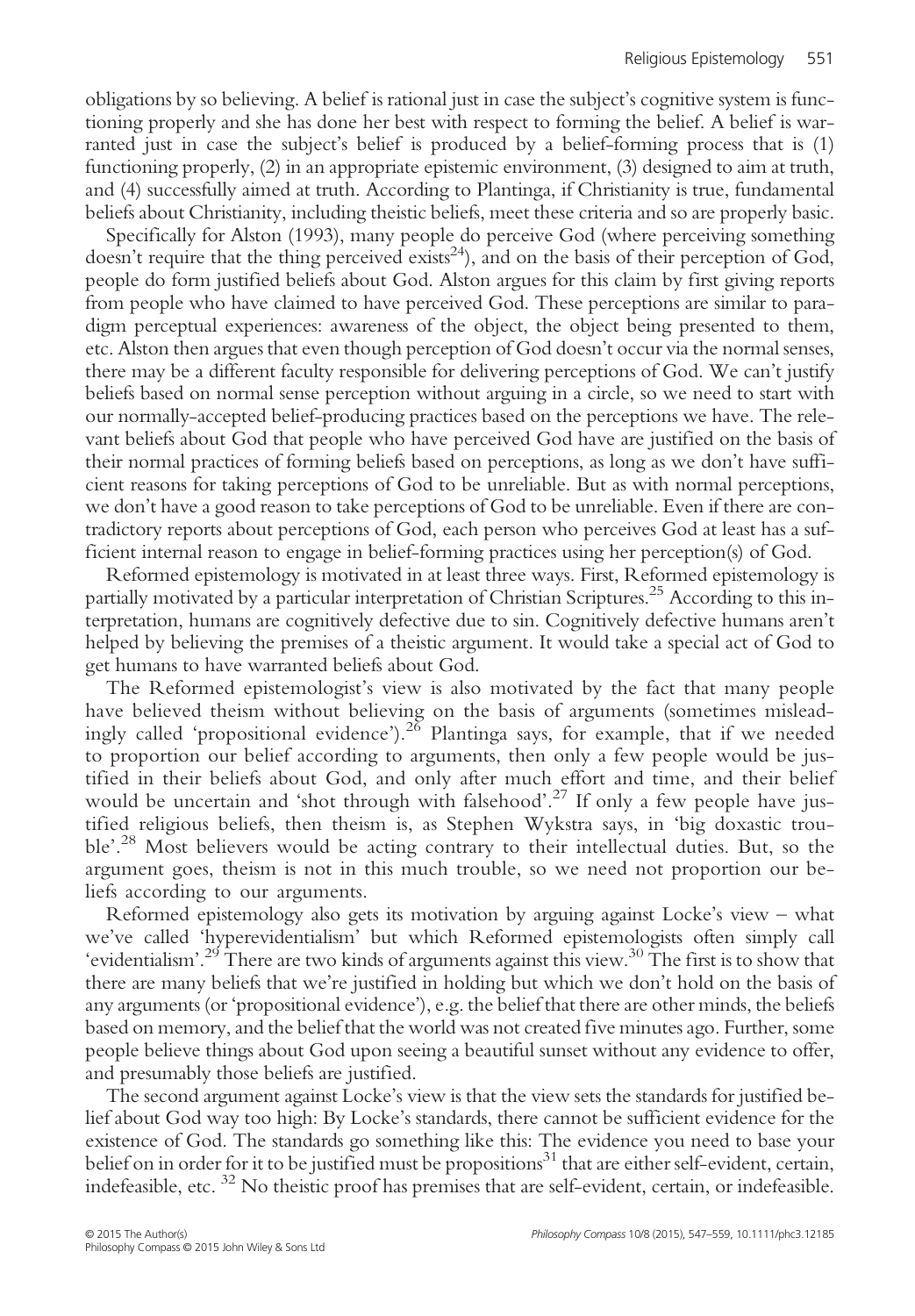Further, even theistic proofs that are probabilistic involve many premises whose probabilities need to be multiplied to yield the probability of the conclusion. Multiplying the probabilities of the premises results in a very low probability for the conclusion, a probability that is not sufficient to justify belief in the conclusion.<sup>33</sup> So if Locke's view is true, the bar for justification is set way too high and, as a result, many theistic beliefs are unjustified.

# 5. The Current State of the Debate

Fideism and Reformed epistemology are both reactions to the 'enlightenment view' closely associated with Locke's views, which has as its core the following three theses serving as premises for the conclusion that justified belief that God exists is not foundational.

# 5.1. HYPEREVIDENTIALISM ARGUMENT

- 1. Epistemic evidentialism: Belief B is justified for S at t only if S's evidence sufficiently supports B at  $t^{34}$  (where the general criteria for what counts as evidence for religious beliefs are the same as the criteria for what counts as evidence for non-religious beliefs).<sup>35</sup>
- 2. Classical Foundationalist Account of Evidence: S's evidence<sup>36</sup> consists entirely of propositions that are certain, self-evident, indefeasible, etc.<sup>37</sup>
- 3. Particular theological thesis: The proposition that God exists is not certain, self-evident, indefeasible, etc.<sup>38</sup>
- 4. The proposition that God exists is not part of S's evidence. (from 2 & 3)

So,

5. Hyperevidentialism: If S's belief that God exists is justified, it is sufficiently supported by other propositions (i.e. it is supported inferentially). (from  $1 \& 4$ )

The main objective of Reformed epistemology is to include the proposition that God exists in the foundations, so to deny Hyperevidentialism. The enlightenment view as conceived by Reformed epistemologists includes commitments that bar the proposition that God exists from the foundations. Getting God into the foundations requires rejecting at least one of these commitments (usually Premise 2). But the above argument can be generalized so as to remove any reference to classical foundationalism. Any foundationalism that requires that the foundations have a feature that the proposition that God exists doesn't have generates the same conclusion in a very similar way:

## 5.2. GENERALIZED HYPEREVIDENTIALISM ARGUMENT

- 1. Epistemic evidentialism: Belief B is justified for S at t if and only if S's evidence sufficiently supports B at t (where the general criteria for what counts as evidence for religious beliefs are the same as the criteria for what counts as evidence for non-religious beliefs).
- 2. Selective Account of Evidence: S's evidence consists entirely of propositions that have feature F.
- 3. Particular theological thesis: The proposition that God exists does not have F.

From these, it follows that

4. The proposition that God exists is not part of S's evidence. (from 2 & 3)

So,

5. Hyperevidentialism: If S's belief that God exists is justified, it is sufficiently supported by other propositions (i.e. it is supported inferentially). (from  $1 \& 4$ )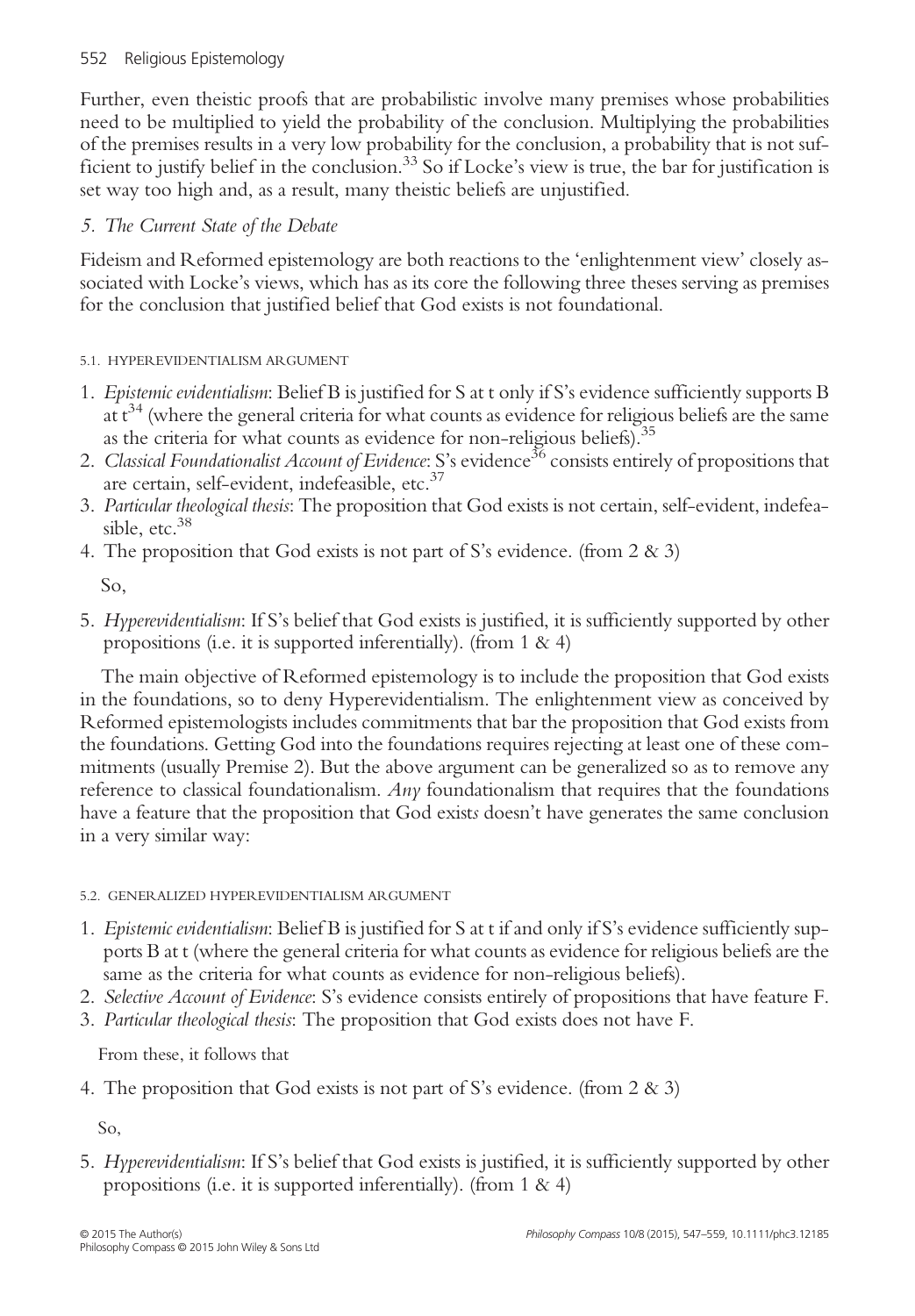Fideism in its extreme and moderate forms entails the denial of 1. Fideists of the extreme type hold either that someone can rationally hold a belief contrary to her evidence or without any supporting evidence, or that the criteria for what counts as evidence differs from religious beliefs to non-religious beliefs. Fideists of the moderate type hold that it is sometimes rational to hold a theistic belief even if it is ambiguous as to whether the evidence supports that belief. If someone were to deny 1, she would, of course, not need to deny any other premises to deny 5, and she would think that it is irrelevant to the rationality of theistic beliefs if 4 were true. On the other hand, fideists of the weak type can endorse 1 (Evans's view is compatible with it – see the section on fideism above) while denying another premise. As the remaining discussion of Reformed epistemology will make clear, an endorsement of a weak type of fideism is compatible with an endorsement of Reformed epistemology.

Reformed epistemologists deny 5. In fact, they define their position in opposition to Hyperevidentialism (what Reformed epistemologists have simply called 'evidentialism'). Almost all Reformed epistemologists deny 5 because they deny 4: Reformed epistemologists hold that the existence of God can be a properly foundational belief – it does not need to be supported by other propositions to be justified – and so it can be part of our evidence, and if it's supported by propositional evidence (e.g. of the classical foundationalist type), that is, merely 'bonus' justification. If Reformed epistemologists deny 4, it is because they deny 2 (2') or 3 (3').<sup>39</sup> Reformed epistemology is completely consistent with 1. 1 is irrelevant to whether someone is a Reformed epistemologist. Further, as was shown in the previous paragraph, if someone were to deny 1, she wouldn't need to deny 2 or 3. Extreme and moderate fideists deny 1, and Reformed epistemologists do not endorse extreme or moderate fideism.<sup>40</sup> In fact, Plantinga explicitly endorses epistemic evidentialism. In his 1993, 193, Plantinga says that warrant requires evidence, so a subject cannot warrantedly believe God exists without evidence.<sup>41</sup>

Reformed epistemologists argue against 2. For example, Kelly James Clark (1990), (2004), and (Clark and VanArragon, 2011), Michael Bergmann (2006), William Alston (1993), and Alvin Plantinga (2000), all Reformed epistemologists, explicitly argue against 2.<sup>42</sup> Further, Paul Moser (2010) and C. Stephen Evans (2011), who might be called Reformed epistemologists, but who also endorse epistemic evidentialism, also deny 2. Even further, Richard Swinburne, an evidentialist who some Reformed epistemologists say has carried on the enlightenment project,43 denies 2 and endorses the view that religious experience provides basic, non-inferential evidence for theism  $(2004,$  chap. 13).<sup>44</sup> So, denying 2 is not unique to those who call themselves 'Reformed epistemologists'. In fact, it is denied by many who call themselves 'evidentialists', too.

Not only do many Reformed epistemologists (people who hold belief in God can be properly basic) hold to epistemic evidentialism but also many epistemic evidentialists hold that belief in God can be properly basic (and thus to Reformed epistemology). Any evidentialist who holds that religious experience provides a rational basis upon which to believe that God exists endorses the view that someone can rationally believe that God exists without argument from other propositions. To that person, the existence of God is immediate and basic. So anyone who thinks that religious experience provides evidence on the basis of which someone can rationally believe that God exists (or hold other theistic beliefs) is both an evidentialist and a Reformed epistemologist.

The epistemic evidentialist and Reformed epistemologist can agree, contrary to Locke's view, that it is rational to have as a basic belief that there are other minds and that the world was not created five minutes ago. The epistemic evidentialist maintains that it is rational for a subject to believe these things on the basis of her evidence. If evidence isn't restricted to beliefs or arguments, the epistemic evidentialist can take evidence (in some cases, at least) to be intuitions, experiences, or seeming states.<sup>45</sup> In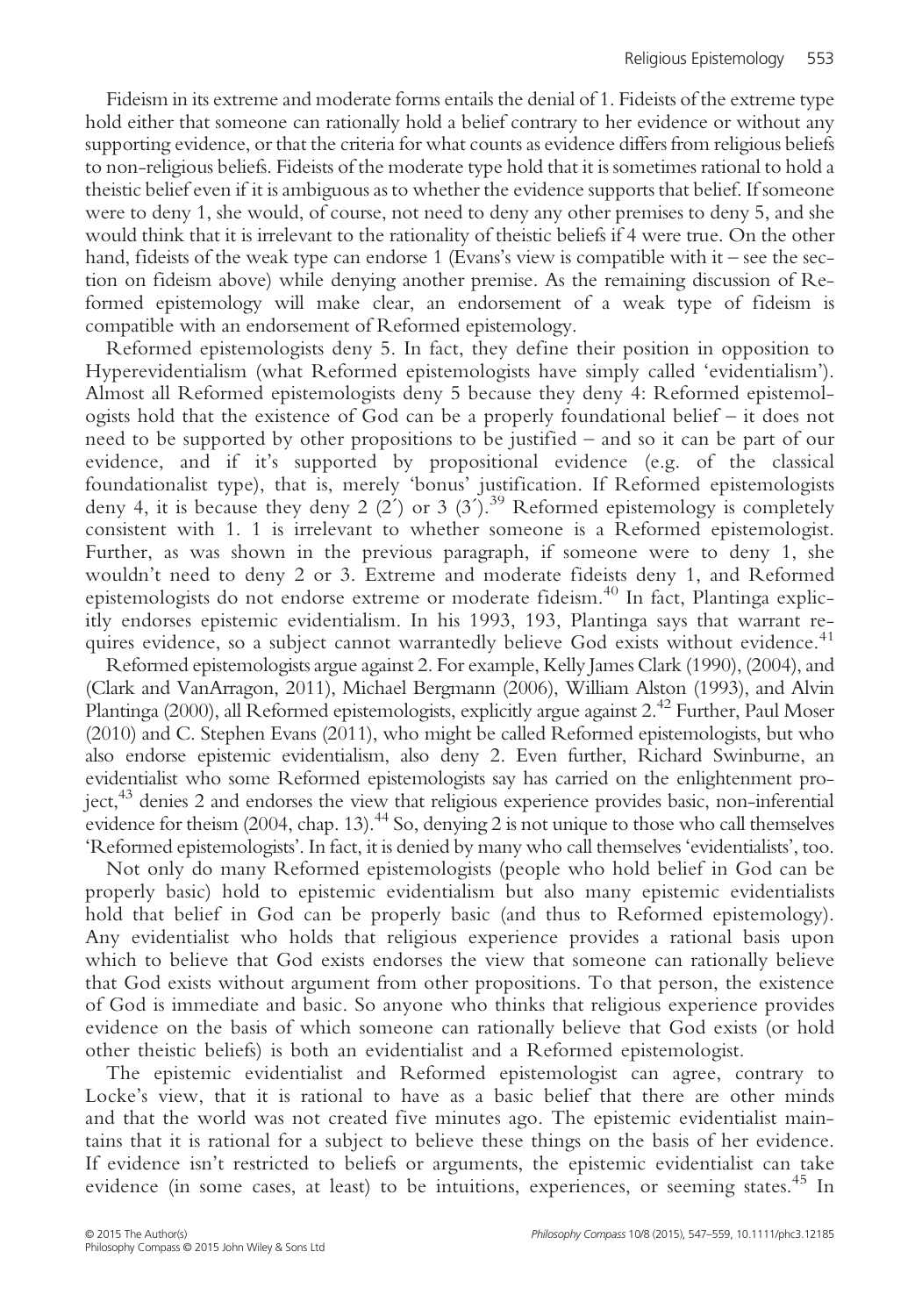this way, the epistemic evidentialist can also affirm that it is rational to have as basic beliefs that there are other minds and that the world was not created five minutes ago.

Here's just one example of how this might be done. Evidentialists can maintain epistemic evidentialism and hold that someone can rationally believe that God exists without argument by holding to phenomenal conservatism.<sup>46</sup> One way to formulate phenomenal conservatism is this: If it seems to a subject S that a proposition p holds, then S thereby has a (defeasible) reason to believe  $p^{47}$ . If the seeming state is sufficiently strong, then S thereby has a strong enough reason to believe p so that S is justified in believing p. These seeming states are not beliefs, they're not self-evident, and they're not certain, but they do constitute evidence. Thus, like Plantinga's proper functionalism, phenomenal conservatism is (or could at least be easily embodied in) a form of non-classical foundationalism.<sup>48</sup> Further, it can seem to us sufficiently strongly that there are other minds and that the world was not created five minutes ago. To the phenomenal conservative evidentialist who accepts that religious experiences make it seem that there is a God, beliefs (non-deviantly) resulting from these experiences will be properly based on evidence.<sup>49</sup> Thus, one can be both an epistemic evidentialist and a Reformed epistemologist.<sup>50</sup>

Furthermore, someone who holds to both epistemic evidentialism and Reformed epistemology can also consistently be a fideist of the weak type. This person can hold that there are conditions for adequately acquiring evidence, and one of these conditions is faith. Perhaps this evidence is an experience or seeming or some other ground, and upon getting this evidence, the person is immediately justified in believing that God exists.<sup>51</sup>

#### 6. Conclusion

Perhaps it is useful for someone to call herself an 'evidentialist' (to show her opposition to extreme or moderate fideism) or a 'Reformed epistemologist' (to show her opposition to 'the enlightenment view') or a (weak) 'fideist' (to show her opposition to the view that sin or faith isn't relevant to rational belief formation). These titles are useful as a means of identifying with a particular community with particular historical distinctives. Nevertheless, it should be clear that when someone says they identify with one of these three views, they're not necessarily opposing the others. They can, in fact, all get along.<sup>52</sup>

#### Short Biographies

Trent Dougherty is Assistant Professor of Philosophy at Baylor University. He received his PhD from the University of Rochester. His research interests include epistemology, philosophy of religion, and their intersection. His work on these topics has appeared in Philosophy and Phenomenological Research, Synthese, Faith and Philosophy, Religious Studies, and other journals, and in a book, Evidentialism and Its Discontents, with Oxford University Press.

Chris Tweedt is a graduate student in philosophy at Baylor University. His research interests include epistemology, metaphysics, and philosophy of religion. He is in the process of completing a dissertation in epistemology, and his work has appeared in *Faith and Philosophy* and is forthcoming in the Journal of Moral Philosophy.

#### Notes

\*Correspondence: Morrison Hall, Baylor University, One Bear Place #97273, Waco, TX, USA. Email: trent. dougherty@gmail.com

† This project/publication was made possible through the support of a grant from Templeton Religion Trust. The opinions expressed in this publication are those of the author(s) and do not necessarily reflect the views of Templeton Religion Trust.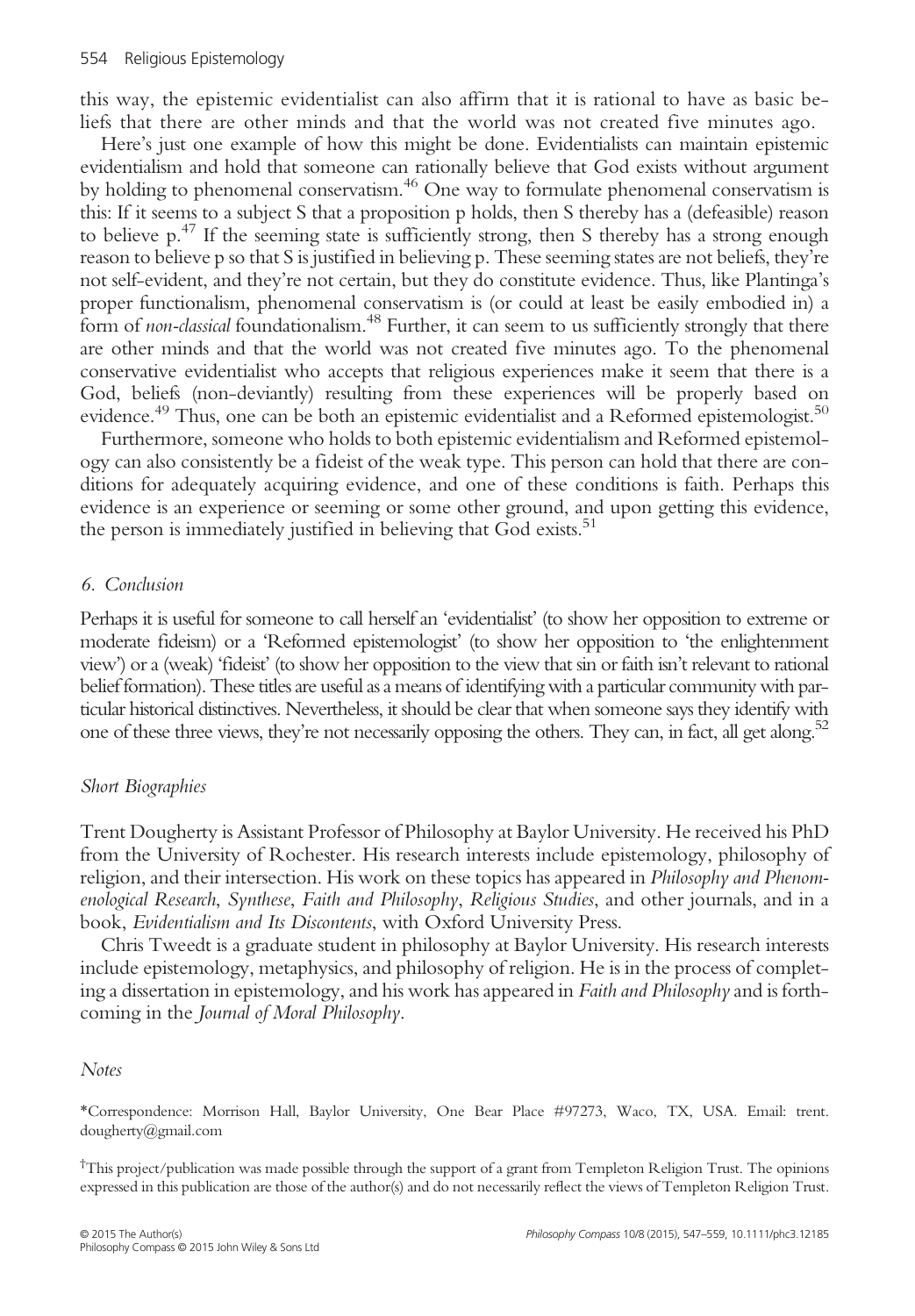<sup>1</sup> Boethius has certain beliefs about God but relies on philosophy to provide reasons for these beliefs. Boethius, Consolation of Philosophy.

 $2$  Augustine says that we ought to have faith seeking understanding (fides quarens intellectum). That is, we have beliefs that we turn into knowledge by understanding them. Augustine, Sermon 43.7, 9.

 $3$  Anselm also held that we should believe so that we might understand (credo ut intelligam), and to this end, he gave an ontological argument for God's existence, argued for God having certain attributes, and argued that for someone's sins to be atoned for by God, God needed to have become a human. Anselm, Proslogion, and Monologion, respectively, and Gilson (1955), 128–130.

<sup>4</sup> Aquinas, Summa Theologica I.1.1 and Summa Contra Gentiles I.5.

Gilson (1936), chs. 1 & 2, and Gilson (1955), 366–368.

<sup>5</sup> In fact, Aquinas held that it was fitting and necessary that we believe things provable by reason on the basis of revelation: 'Even as regards those truths about God which human reason could have discovered, it was necessary that man should be taught by a divine revelation; because the truth about God such as reason could discover, would only be known by a few, and that after a long time, and with the admixture of many errors.' Aquinas, Summa Theologica I.1.1. See also Summa Contra Gentiles I.5.

 $6$  Descartes, Meditations 3 & 5, Leibniz, Monadology, Locke, Essay Concerning Human Understanding 4.10, Berkeley, Three Dialogues, book 2.

 $7$  For a good exposition of Locke's view just given, see Wolterstorff (1996), 88–133.

<sup>8</sup> See Wolterstorff (1996), 126, and Locke's Essay, IV, XVIII, 10.

<sup>9</sup> Kant, Critique of Pure Reason, Transcendental Dialectic Book 2, Ch. 3, Sec. 4. Though in his early works (Kant 1994), he did allow for one possible kind of argument in support of theism.

 $10$  Kant, Critique of Practical Reason.

<sup>11</sup> Kierkegaard, *Fear and Trembling* (Hong translation),  $35$  ff. See Evans (2009), esp. pg. 155.

<sup>12</sup> William Abraham (see, e.g. Abraham 2006) and Keith Yandell share some similarities and may be considered Reformed epistemologists in some wider sense. Michael Bergmann also endorsed the title in correspondence.

<sup>13</sup> Paul Moser's recent and groundbreaking work (2008) may lead some to believe he is not an evidentialist; however, Moser considers himself an evidentialist (personal correspondence) and his 2010, 135 f. is explicit, as long as evidence isn't restricted to propositions. (See also the introduction to Clark and VanArragon's 2011.) C. Stephen Evans also considers himself to be an evidentialist as long as evidence isn't restricted to formal arguments or inferences. See his 2010, 3–4 and 2011, 45, 51. On the surface, it appears that Stephen T. Davis and Charles Taliaferro are also evidentialists.

<sup>14</sup> See Swinburne (2004).

<sup>15</sup> See Popkin (1967), 201–202 and Helm (2008), 189. John Bishop suggested a definition of this kind in correspondence. Some (e.g. Greco 2007, 632) define fideism as the view that faith opposes reason, but the nature of this opposition is unclear, and so defining fideism this way is unhelpful.

<sup>16</sup> Also, see Wolterstorff (1998).

<sup>17</sup> It seems that Bishop holds that epistemic justification is subsumed under moral justification. '[T]he justifiability question as it applies to faith-beliefs is ultimately a question about moral justifiability….' This justifiability question is about epistemic justifiability. Bishop argues like this: we care about epistemic justifiability of faith-beliefs because we 'should intend, in all our believing, to grasp truth and avoid error', and we have this intention because of the practical consequences of our beliefs (Bishop 2007), 33.

<sup>18</sup> There are ways for standard evidentialists to deal with vagueness that we've not covered here for brevity.

<sup>19</sup> Here's why Bishop may not be taking himself to oppose evidentialism. Bishop argues against 'moral evidentialism' (2007, 62), which is the conjunction of evidentialism as stated above plus the moral-link principle: someone is morally permitted to take a belief to be true only if it is justified by her evidence (2007, 62). Bishop seems to be denying the moral link principle, not evidentialism. Further, the evidential ambiguity of a proposition is compatible with evidentialism. See Poston (2009).

<sup>20</sup> Epistemic evidentialism is typically formulated in terms of *propositional justification*. This can be described by conditionals the antecedents of which describe the subject's experiences (broadly construed) and the consequents of which state that some proposition has some positive epistemic status for that person (Chisholm 1989). Alternatively, it can be described by epistemic support relations bearing between a target proposition and a conjunctive proposition describing the subject's experiences or basic beliefs (Swinburne 2001) or knowledge (Williamson 2000). What is not included in propositional justification is that a subject actually believes the target proposition. Whereas propositional justification is a relation among propositions or a function from experiences to epistemic status, doxastic justification is a property of beliefs wherein the propositional content of the belief is justified by the subject's evidence and, in addition, the subject is appropriately attentive to and rightly responsive to that evidence. Epistemic evidentialism is first and foremost a theory about propositional justification.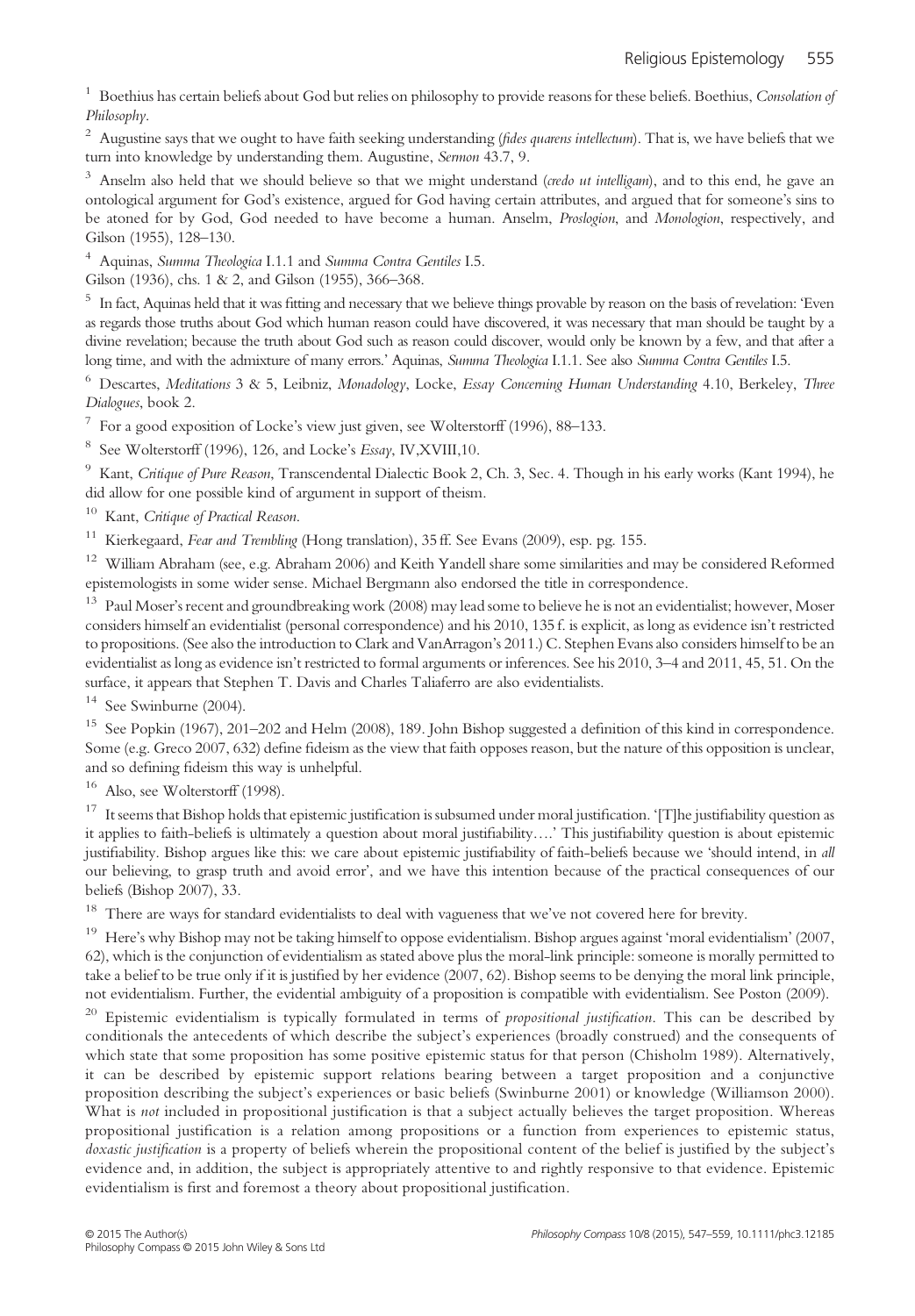As a full theory of epistemic justification, epistemic evidentialism is the view that a subject is justified in believing a proposition at a time if and only if the subject's evidence sufficiently supports that proposition at that time (and, of course, because the evidence supports it). Note: the parenthetical is not an official part of the definition of evidentialism, at least as defined by its main proponents, Conee and Feldman (Conee and Feldman 2004). However, they do endorse it as part of the broader project of evidentialism (2–4, 38, 93, 104).

Conee and Feldman state evidentialism in three ways. Here are two:

EJ Doxastic attitude D toward proposition p is epistemically justified for S at t if and only if having D toward p fits the evidence S has at t. Conee and Feldman (2004), 83.

E S is justified in believing p if and only if S's evidence on balance supports p. Conee and Feldman (2008), 83.

E and (less clearly) EJ, however, have a problem with the right-to-left direction of the biconditional. If someone's evidence supports a proposition with only a .5001 probability, S is not justified in (fully) believing p (though the subject would be justified in holding a very tenuous partial belief to degree .5001). The justification threshold for (full) belief needs to be higher than merely being on balance supported by evidence. If there were a coin that had a .5001 probability of landing heads, I would not be justified in (fully) believing that on its next flip, it would land heads. Conee and Feldman's next thesis precludes this objection.

ES The epistemic justification of anyone's doxastic attitude toward any proposition at any time strongly supervenes on the evidence that the person has at the time. Conee and Feldman (2004), 101.

They summarize ES this way: someone's total body of evidence 'entirely settles which doxastic attitudes toward which propositions are epistemically justified in any possible circumstance.' Conee and Feldman, (2004), 101. We've tried to state this more succinctly and less technically. For further discussion, see Dougherty (2011a). Locke and others add a proportionality thesis: We should believe a proposition only to the degree that it is supported by our evidence. We've defined evidentialism without committing to the stronger proportionality thesis, but it is a natural extension, given the gradedness of belief.

<sup>21</sup> For recent work on the problem of evil, see Dougherty (2011b), (2013) and Dougherty and Draper (2013). For recent work on divine hiddenness, see Howard-Snyder and Moser (2001) and Dougherty and Parker (forthcoming).

<sup>22</sup> Plantinga (1983, see esp. 30) argues that someone can justifiably believe that God exists without any arguments or inferences. In his later work (e.g. 1993), 'justified' and its cognates became narrower so that if someone's belief is properly basic, it is justified (but not the other way around). Still, if a belief is properly basic, it's believed without arguments or inferences, so to Plantinga, these justified (and properly basic) theistic beliefs are still believed without any arguments or inferences.

<sup>23</sup> If p is 'without arguments or inferences', we mean, as it seems Plantinga does, that p is not evidentially supported by other propositions. To Plantinga, the core question is not whether someone who holds a theistic belief p can provide arguments for p but whether there are good arguments at all for p. See Plantinga (2000), 68 and Plantinga and Wolterstorff (1983), 48.

 $24$  Alston (1993), 1.

<sup>25</sup> See, e.g. Plantinga (2000), ch. 9 and pp. 269–270, where Plantinga gives his view influenced in part by John Calvin.

- <sup>26</sup> Plantinga (1991), 290, Alston (1993), 305–306.
- $^{27}$  Plantinga (2000), 270. Here Plantinga is clearly echoing the language of Aquinas in ST I.1.1.

 $28$  Quoted in Plantinga (1991), 290.

 $29$  See, e.g. Bergmann (2011), Clark (2004), Plantinga (1998), (2000). Bergmann calls the opposing view 'theistic evidentialism' in his 2010.

<sup>30</sup> An objection to 'evidentialism' similar to the Reformed epistemologist's objection to 'evidentialism' occurs outside religious epistemology, too. Here's Dougherty (2011a):

Other challenges to [evidentialism] come from examples of justified belief that seem to lack any evidence… However, one way to frame these debates is not about whether evidentialism is true but rather how it is to be understood, how we are to understand the nature of evidence, having it, and its supporting a proposition or attitude.

<sup>31</sup> To see that the target of this kind of argument is the view that evidence consists entirely of propositions, arguments, or beliefs, see Plantinga (1984), (1991), 290–295, 298, 305, 310, (1993), 95, (1998), and Clark (2004). Sometimes it's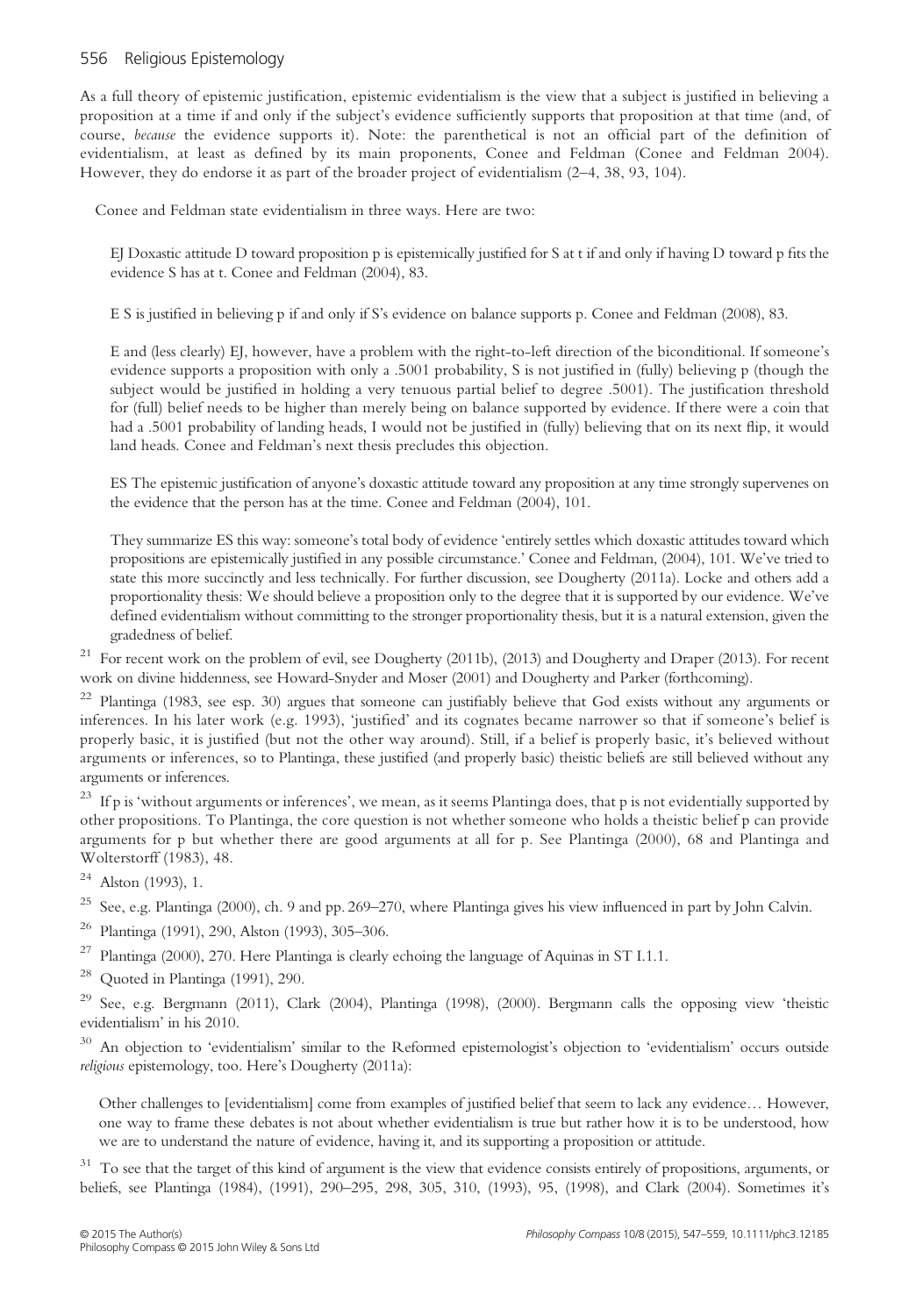difficult to tell whether Reformed epistemologists take their target to be a position according to which evidence consists entirely of propositions or according to which evidence consists entirely of beliefs (or the contents of beliefs). To remain consistent, we will represent the target as a propositional view wherever possible. If the target is a doxastic view, only minor changes will be necessary.

<sup>32</sup> For an argument against an opponent's view that foundational beliefs must be certain, see Plantinga (1998). For an argument against the view that foundational beliefs must be self-evident, see Plantinga (1991). The argument in this paragraph is also given by Clark (2004).

<sup>33</sup> See Plantinga (2000), 271–280, for an example. For discussion, see McGrew (2006), Plantinga (2006), and McGrew and McGrew (2008).

<sup>34</sup> S's evidence E can support B either inferentially or noninferentially. E noninferentially supports B just in case E is nondoxastic experience, broadly construed, that S has and B is an epistemically fitting response to E. S's evidence inferentially supports B just in case E consists of other rational beliefs S has and the content of E deductively, inductively, or abductively supports B's content.

<sup>35</sup> Enlightenment evidentialism also contains the view that evidential support for a proposition can obtain only if the proposition is foundational or is sufficiently probable on the foundational propositions. This addition, however, is unnecessary for the above argument. Further, contemporary epistemological evidentialism doesn't contain the addition. There are coherentist evidentialists.

<sup>36</sup> The evidence we're referring to in this argument is basic evidence. Some people think that things that are inferred are part of one's evidence, but this is so only in a manner of speaking. What is true is that inferred propositions can serve as premises in a cogent argument. But as lemmas, they are always eliminable and only serve a pedagogical purpose – such as Premise 4 above – to allow us to appeal to simpler rules of inference.

<sup>37</sup> Plantinga (1993a), 19, esp. n. 35.

<sup>38</sup> See, e.g. Plantinga (2000), 114.

<sup>39</sup> Reformed epistemologists reject any foundationalism which proposes a necessary condition on being foundational in which the proposition that God exists can't meet. Instead of doing this piecemeal, however, they rather suggest their own foundationalism with a sufficient condition for God's existence being foundational. This proactive approach gives rise to a thicker 'reformed epistemology', especially Plantinga's Extended Aquinas Calvin model. But the same effect is achieved by certain contemporary moderate foundationalisms, including phenomenal conservatism (see below).

 $40$  See, e.g. Wolterstorff (1998).

<sup>41</sup> See also Evans (2011), 38–39 for cases where Plantinga says belief in God has grounds, which, according to the evidentialist, count as evidence.

 $42$  One way to characterize Reformed epistemology, as in Greco (2007), is opposition to the idea that beliefs about God need to be based on a 'particular sort of grounds – the sort involved in giving reasons or arguments for one's beliefs'. (629, see also premise 2 on the bottom of 630) But the reasons referred to are (as Greco makes clear on 631) based on self-evident or incorrigible beliefs (and similarly for the premises of the arguments referred to). This strategy can, of course, be generalized, as in the second argument. See also footnote 39.

<sup>43</sup> See, e.g. Wolterstorff (1998).

<sup>44</sup> Furthermore, Swinburne's commitment to credulism (2001) commits him to the possibility of fully justified belief on the basis of religious experience.

<sup>45</sup> In fact, leading epistemological evidentialists, e.g. Conee and Feldman (2004), (2008), do not hold propositional theories of evidence, but, rather, hold that ultimate evidence consists in experiences.

<sup>46</sup> Dougherty (2011c) gives a brief history of experience in evidence related to phenomenal conservatism. Conee gives his 'Seeming Evidentialism' in Conee and Feldman (2004), ch. 1: seemings that p provide reasons for believing that p. This view has its predecessors. Chisholm calls his view 'commonsensism' (1989), 63. Swinburne centers his epistemology on a'principle of creduilty' (2001), 135–141, and Huemer calls his view 'phenomenal conservatism' (2001), 99. See Tucker (2013) for the most recent work to date on phenomenal conservatism. For a new formulation and the most recent application to religious belief, see Dougherty (2011a) and Dougherty (manuscript).

<sup>47</sup> This is not quite Swinburne's principle of credulity or Huemer's phenomenal conservatism, which are both too strong. The seemings can be quite weak so not make p probable or justified (even prima facie), respectively.

<sup>48</sup> See, for example, Alston (1976a), (1976b), van Cleve (2005), and Huemer (2001).

<sup>49</sup> Compare the perception talk Alston gives – an awareness of something's appearing to one as such-and such (p. 5) – with a seeming, which is 'a kind of experience with propositional content' Tucker (2011), 55–56. If Alston's perceptions don't match seeming states, perhaps it matches a seeming-as-though state, which is non-propositional and which causally precedes seeming states. For an account of these states, see Huemer (2007).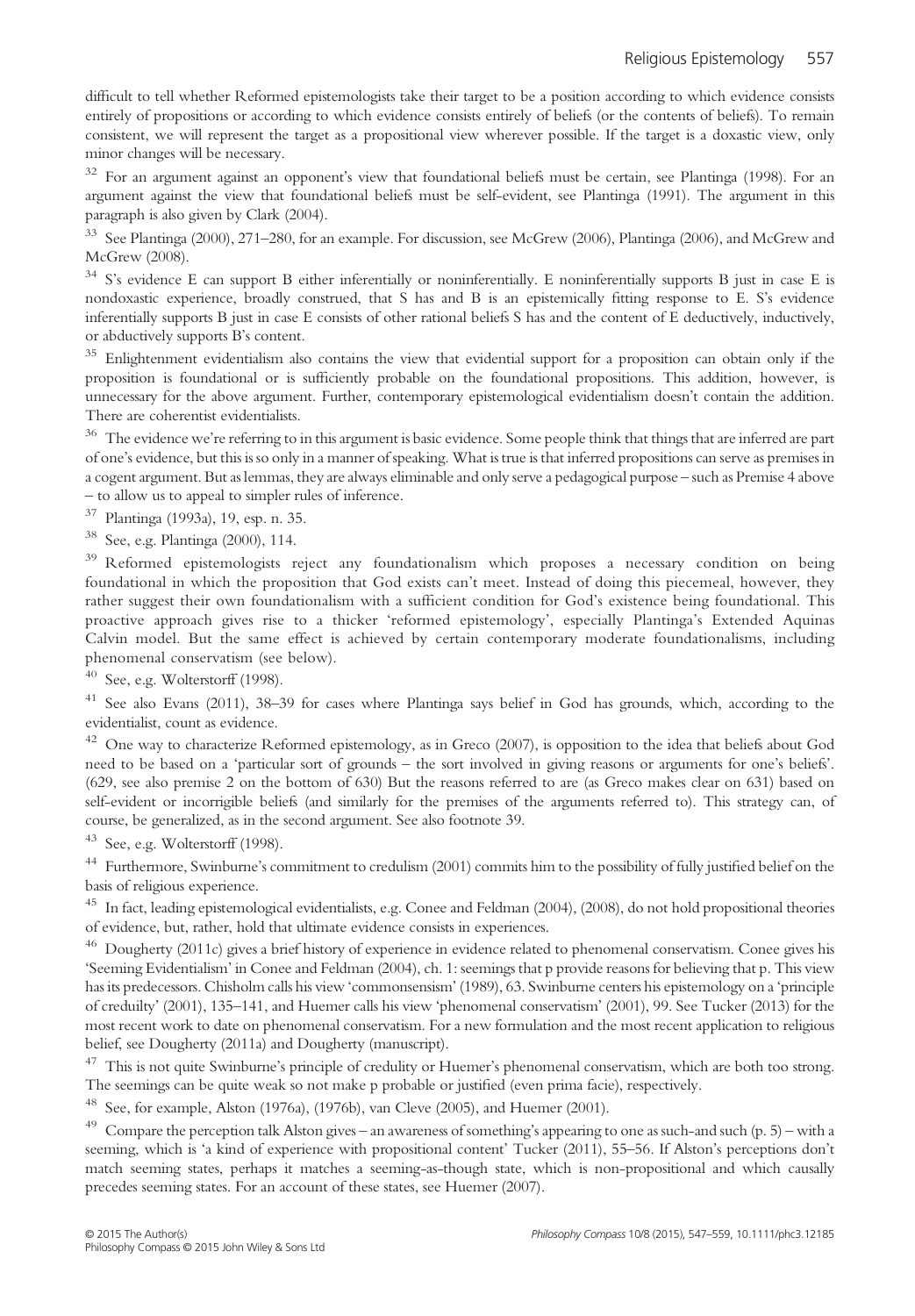<sup>50</sup> Chris Tucker (2011) has even made an attempt to reconcile phenomenal conservatist evidentialism with account of warrant (not merely justification; warrant is whatever is added to true belief to make it knowledge) and a place for what some Reformed epistemologists believe to be a special faculty for perceiving God: the *sensus divinitatis*.

<sup>51</sup> Plausibly, this view is represented by Wainwright (1995). See especially p. 3.

<sup>52</sup> Thank you to an anonymous referee, Kevin Schilbrack, and J. Aaron Simmons for helpful comments on an earlier draft of this article.

#### Works Cited

Abraham, William. Crossing the Threshold of Divine Revelation. Eerdman's Publishing, 2006.

Alston, William. "Two Types of Foundationalism". The Journal of Philosophy 73 (1976a): 165–185.

——. "Has Foundationalism Been Refuted?" Philosophical Studies 29 (1976b): 287–305.

——. Perceiving God. Cornell University Press, 1993.

Bergmann, Michael. "Foundationalism" in the New Dictionary of Apologetics. Eds. C. Campbell-Jack and G. McGrath. Intervarsity Press, 2006. 274–277.

——. "Religious Belief, Epistemology of (Recent Developments)" in A Companion to Epistemology. 2nd ed. Ed. Matthias Steup. Blackwell Publishers, 2010. 697–699.

——. "Reformed Epistemology" in the Cambridge Dictionary of Christian Theology. Eds. David Ferguson, Karen Kilby, Ian McFarland, and Iain Torrance. Cambridge University Press, 2011. 436–437.

——. "Rational Religious Belief without Arguments" in Philosophy of Religion: An Anthology. Eds. Louis Pojman and Michael Rea. Wadsworth, 2012. 534–549.

Bishop, John. "Evidence" in the Routledge Companion to Theism. Eds. Charles Taliaferro, Victoria Harrison, and Stewart Goetz. Taylor & Francis, 2013. 167–181.

——. Believing by Faith. Oxford University Press, 2007.

Bonjour, Lawrence. "Toward a Defense of Empirical Foundationalism" in Resurrecting Old-Fashioned Foundationalism. Ed. Michael DePaul. Rowman & Littlefield, 2001.

Bonjour, Lawrence and Ernest Sosa. Epistemic Justification. Wiley-Blackwell, 2003.

Chisholm, Roderick. Theory of Knowledge. 3rd ed. Prentice Hall, 1989.

Clark, Kelly James. Return to Reason: A Critique of Enlightenment Evidentialism and a Defense of Reason and Belief in God. Eerdman's Publishing, 1990.

——. "Religious Epistemology" in the Internet Encyclopedia of Philosophy. Eds. James Fieser and Bradley Dowden. 2004 URL: http://www.iep.utm.edu/relig-ep/. accessed on October 27, 2013.

Clark, Kelly James and Raymond VanArragon. "Introduction" in Evidence and Religious Belief. Eds. Kelly James Clark and Raymond J. VanArragon. Oxford University Press, 2011. 1–12.

Conee, Earl and Richard Feldman. Evidentialism. Oxford University Press, 2004.

—— "Evidence" in Epistemology: New Essays Ed. Quentin Smith. Oxford University Press, 2008. 83–104.

Craig, William Lane. "The Classical Method" in Five Views on Apologetics. Ed. Steven Cowan. Zondervan Publishing, 2000. 25–55.

Dougherty, Trent. "An Evidentialist Account of Epistemic Trust" in Perspectives on Religious Faith and Evidence. Eds. Tim O'Connor and Laura Goins. Oxford University Press, 2014a.

——. "The Ethics of Belief is ( Just) Ethics" in The Ethics of Belief. Eds. Jonathan Matheson and Rico Vitz. Oxford University Press, 2014b.

——. "Skeptical Theism" in the Stanford Encyclopedia of Philosophy. Ed. Ed Zalta. 2013. URL: [http://plato.stanford.edu/](http://plato.stanford.edu/entries/skeptical-theism/) [entries/skeptical-theism/.](http://plato.stanford.edu/entries/skeptical-theism/) accessed on October 27, 2014.

- ——. Evidentialism and Its Discontents. Oxford University Press, 2011a.
- ——. "Reducing Responsibility: An Evidentialist Account of Epistemic Blame". European Journal of Philosophy 18.2 (2011b): 1–14. ——. "Recent Work on the Problem of Evil". Analysis 71.3 (2011c): 560–573.
- 
- —. "Further Epistemological Considerations Concerning Skeptical Theism" in Faith and Philosophy 28.3 (2011d): 332–340.

——. "The Common Sense Problem of Evil". Manuscript.

Dougherty, Trent and Paul Draper. "Explanation and the Problem of Evil" in The Blackwell Companion to the Problem of Evil. Eds. Daniel Howard-Snyder and Justin McBrayer. Wiley Blackwell: Oxford, 2013.

Dougherty, Trent and Ross Parker. "Divine Hiddenness" in the Routledge Encyclopedia of Philosophy, Ed. Tim Crane. (forthcoming).

Evans, C. Stephen. "Religious Experience and the Question of Whether Belief in God Requires Evidence" in Evidence and Religious Belief. Eds. Kelly James Clark and Raymond J. VanArragon. Oxford University Press, 2011. 37–51.

——. Natural Signs and Knowledge of God. Oxford University Press, 2010.

——. Kierkegaard: An Introduction. Cambridge University Press, 2009.